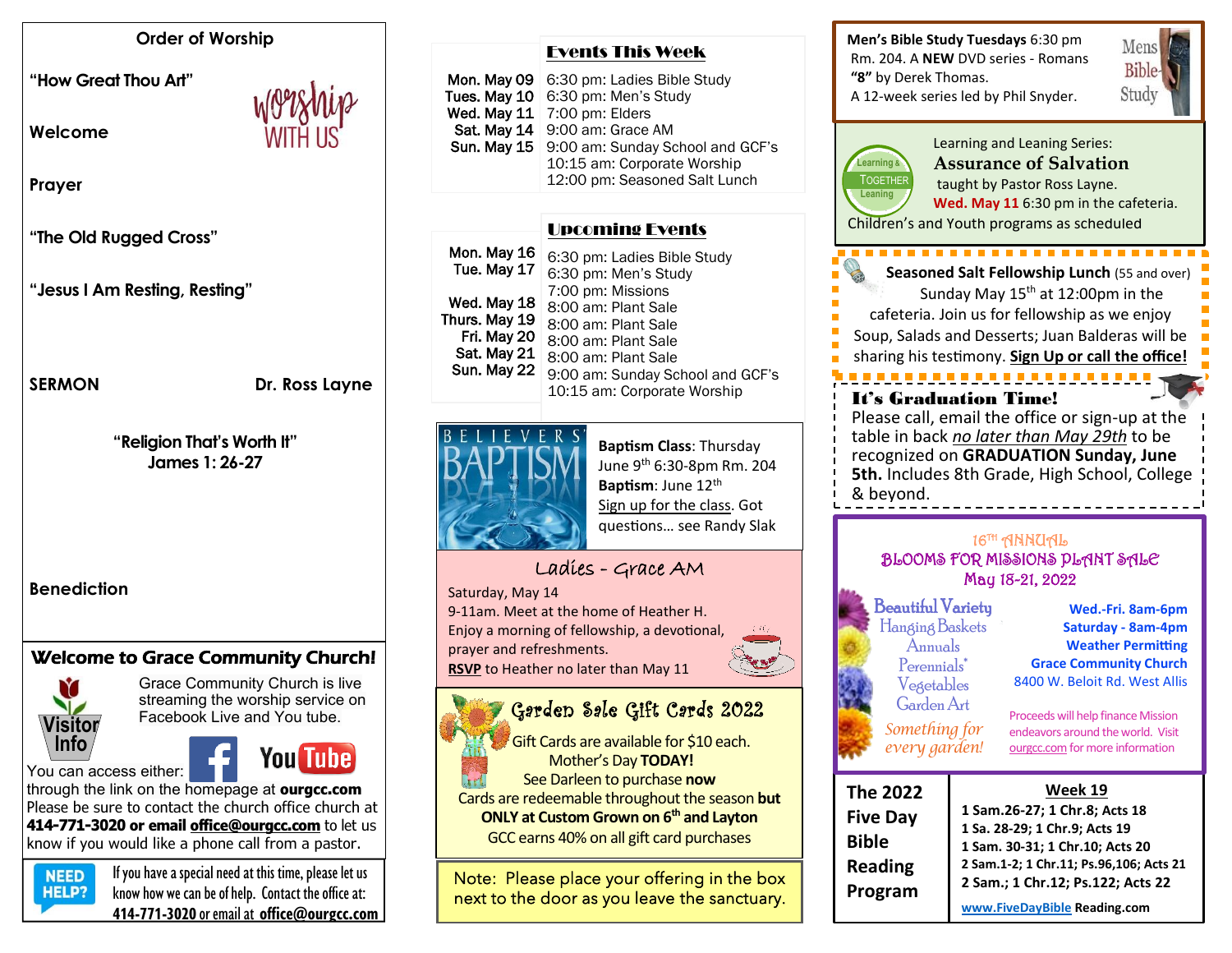#### ANNIVERSARIES

**May 15:** Chris and Jennifer Lipski **May 17:** Kevin and Cathy Degner



#### $BIRTHDAYS$

**May 09:** James Brown **May 12:** Emmaline Klingler, Sharry Sonnenburg **May 15:** Elijah Lipski, Melissa Piggott David Stefanich **May 20:** Karen Lau **May 21:** Kate Gable **May 22**: Renee Couillard **May 23**: Joseph Price

### *Today I will pray for:*

#### **Our Church Family**

- **\* Alan M. -** healing
- **\* Kathleen C. –** Healing
- **\* Tim C-** Healing
- **\* David S –** Healing, regain strength
- **\* Ben S.** Healing
- **\* Rae Ann -** Healing
- **\* Roxanne L**  Strength
- **\* Benedicto M -** Healing
- **\* Angela T -** Healing
- **\* Linda G -** Slow progression of disease & symptoms
- \* **Mary H**  Healing and encouragement
- **\* Kate G –** Healing
- **\* Andrew G -** Serving in the Army.
- **\* Strong marriages at GCC**
- **\* Church members & attendees without jobs**
- **\* Lost friends & family**

### **Missionaries Serving Locally & Overseas:**

- \* **Tige and Renee Smith** Cambodia
- **\* SBC Gerson Reyes –** Mexico City, Mexico
- **\* Victor A - MERF** Cyprus, Egypt, & Middle East
- **\* Grace H, Tim T -** Philippines
- **\* Samuel M -** Romania
- **\* Eugeniusz T -** Poland Ukraine Relief
- **\* Nate Muse Family -** Australia
- **\* Regan & Mellie M Family**  South Africa
- **\* SBC Africa Representatives – Bayak; Radi I.,**
- **Prosper, Simon S.**
- **\* SBC Myanmar Representative - Henry L-**
- **\* SBC India Rep. - Kishore, Prasanna Kumar, Gumadi Ebenezer**
- **\* Jarrett, Joel, Jeff M., Phil. -** Grace to the Streets
- **\* Milwaukee Rescue Mission**





**Sunday Morning GCF & Sunday School Groups One Accord GCF -** Rm. 306 - Led by Rick Ellis- Galatians **New Life GCF -** cafeteria – Led by Doug Ferrell - Ephesians **Sunday School:**

**PreK-6years -** Rm 207 - Melissa Layne/ Karen Donohoo **7-12 years -**Library - Ariail Layne and helper

## **Helpers for Today**

**Opening Prayer:** Dale Stefanich **Sunday School:** Rotating Schedule **Nursery:** Melissa Piggott and Beth Neustifter **Children's Church:** Lynne Chambers, Bette Milhans **Greeters:** Debbie Marquardt, Kim Ungemach, Karen Donohoo, Jen Lipski

## **Helpers for May 15**

 Grabman, Angie Langer **Opening Prayer:** Todd Clemins **Sunday School:** Rotating Schedule **Nursery:** Demetra Slak, Mickey Frank, Evelyn Hintz **Children's Church**: D. Marquardt, R. Ebert, J. Hintz **Greeters:** Christine Schroeder, Laurie Klafke**,** Dave

## **Praise Team**

John Jaquez (leader), Tim & Suzanne Caldwell, Tim & Judi Kasun, Al Piggott, Melissa Piggott, Jeff & April Smith

## **Technical and Sound**

Jesse Ceron, Kurt Sonnenburg, Dean Mertins

# **GCC Giving**

**Last Week 2022: \$8,225.00 Last Week 2021: \$8,285.00 YTD 2022: \$108,780.61 YTD 2021: \$114,767.50 Romania Special Offering: \$2001.00**





May 08, 2022

# *HAPPY MOTHER'S DAY!*



# SERMON:

# **"RELIGION THAT'S WORTH IT"**

Presented by:

Dr. Ross Layne

*"Religion that is pure and undefiled before God" James 1:27*



Special offerings are given for the GCC building fund. To donate, write **Invest in A Vision** (IIAV) on memo line of your check.

**Last Week: \$45.00 Total Received: \$316,605.95 SCRIP: Total Profit for Jan.- April 2022 - \$876.80 Total Profit for Jan. - Dec. 2021: \$3,280.42**